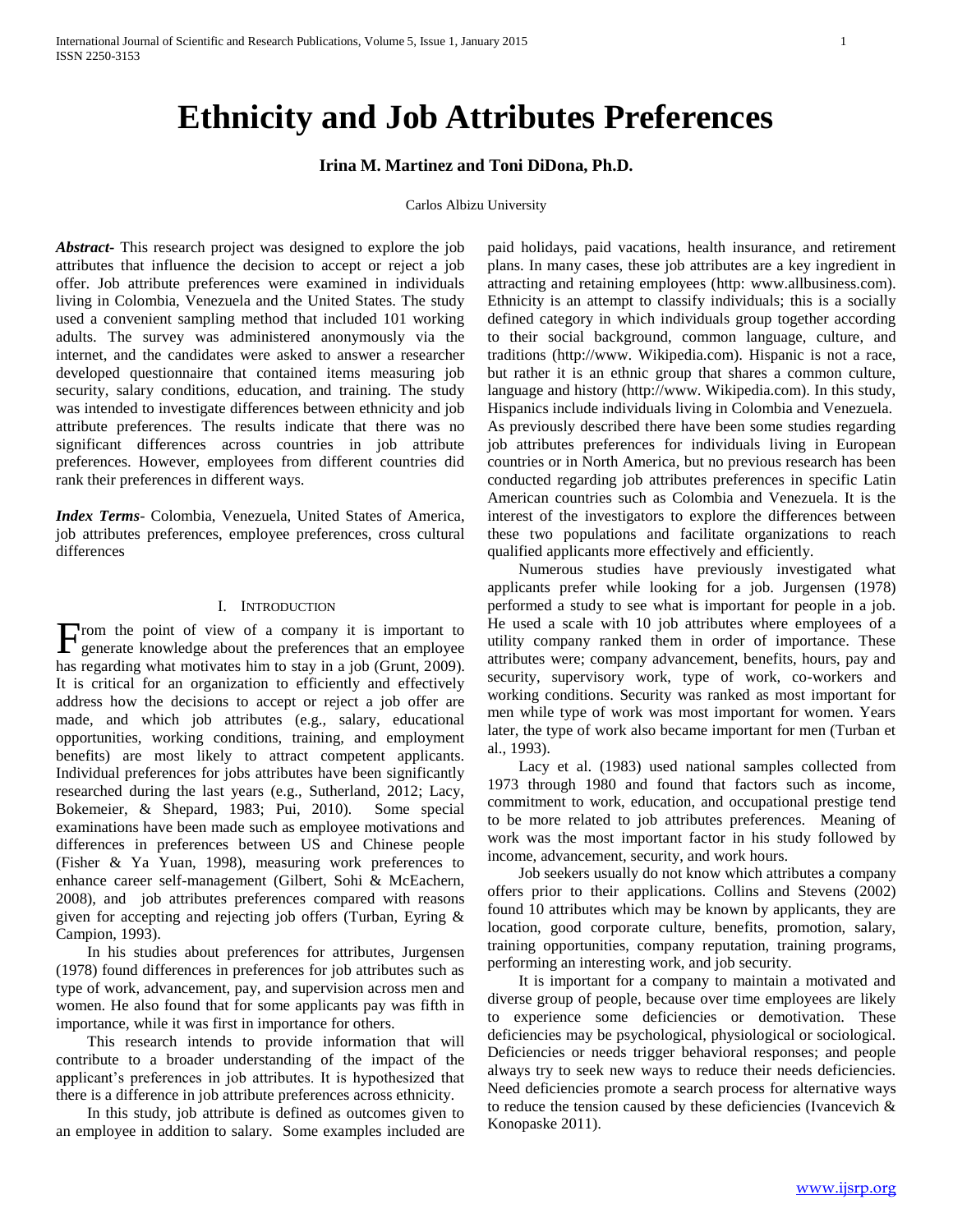Abraham Maslow (1943) proposed a theory organizing individual needs in a hierarchy scale. Maslow used the terms physiological, safety, belongingness, social, and love; esteem; and self-actualization needs to describe how individual's motivations are rank ordered. Maslow's theory assumes that an individual tries to satisfy their physiological necessities first (basic level) before trying to follow the satisfaction of upperlevel needs (Ivancevich & Konopaske 2011).

 If Maslow's theory is accurate, individuals who cannot fulfill basic needs such as paying rent, buying food or medicine will not care about job attributes in the same way that people who can will. In other words, as individuals make enough money to support themselves and their families, job attributes became more important.

 Harold and Polyhart (2008) examined the individual differences among the applicants that might influence the attribute-attraction relationship. It focused mainly on fit, pay, prestige, and location attributes. They found that applicant's individual differences influence their attribute attraction relationship. Applicants give great importance to job attributes when they are applying in a company.

 The relation between preference for job attributes and candidates is a highly critical relationship to be studied. It requires understanding the needs as the employees in an organization in order to be able to attract them. To better understand the applicants it is necessary to know the applicants' core self evaluation (El-Zamly & Amin 2011).

# **Ethnicity and Job attributes**

 The way an individual thinks, feels and behaves is profoundly influenced by his/her cultural heritage. It has been found that culture influences both the way an organization behaves, and also the way people who work in that organization behave (Adler & Gundersen 2008).

 Geer Hofstede (1980) an eminent Dutch management researcher, found in his studies that most of the differences in work related values and attitudes are due to the national culture rather than position within the organization, age or gender. Moreover, he also found that employees are motivated by different kinds of rewards and additionally they are conditioned by their family, social group, geographical region and professional environment.

 In his studies, Hofstede (1980) indicated that most individuals shared a national character that represents the cultural mental programming they have in common (e.g., families' structures, laws, forms of government, and religious organizations). Culture is something really difficult to change and if it does change the process is very slow.

 In recruiting, an organization often tries to focus on candidate's personality dimensions such as intelligence and abilities; these dimensions can be measured through the use of psychological tests. It is also important for an organization to take into consideration the dimensions of the national culture (Hofstede, 2011).

 Hofstede's cultural dimensions theory consists of dimensions such as power distance, individualism vs. collectivism, uncertainty avoidance index, masculinity vs. femininity, long term orientation, and indulgent vs. restraint. These dimensions describe the effects of the society and its

members, and how these values relate to the way individuals behave. Based on the results of Hofstede, one can deduce that groups are different from each other; and they think, behave, perform and have different values base on their national culture. In this study, the variable job attributes focuses on job security, working conditions, training, promotion, and others benefits that the company may provide to its employees. As noted earlier, previous research suggests that they are important factors that influence the way organizations attract employees (Jurgensen, 1978; Lacy et al. 1983). In this study, the variable ethnicity is expected to affect the way people perceive the rewards or benefits the company provides.

 Therefore the hypothesis of this research project is: There is a significant difference between job attribute preferences across cultures.

### II. MATERIALS AND METHODS

### **a. Participants**

 In this study the variable ethnicity was based on a sample of the population living in Colombia, Venezuela and United States. The sample was selected by sending the questionnaire link to personal email databases. The participants were also asked to forward the questionnaire link to their personal email contacts that met the requirements to participate in the survey. Responses were collected through the Internet. The study used a convenient sample method due to geographical constrains.

 A total of 101 survey questionnaires were received from all three countries. The researchers took into consideration demographic aspects such as gender, age, maximum level of education obtained, marital status, number of dependants, and their level of income. From Colombia a total of 32 surveys were collected, in which 62.5% survey responses were female. The mean age was 36.6: the age range of this sample was between 18 and 56 years old. The level of education for Colombia included 37.5% who had a master's degree, with 34.4% who had a bachelor's degree. The majority of the individuals were married (56.3%) followed by a 34.4% who indicated being single. Half the sample (50%) reported that they had spouse and/or children as their dependents. The sample described their income as average (34.4%) or low average (34.4%).

 Thirty three surveys were received from Venezuela, in which 51.5% of the respondents were female. The mean age was 36.5: the age range of this sample was between 23 and 60 years old. The majority of the Venezuelan sample had a bachelor's degree (60.6%). Regarding their marital status, 42.4% of the sample indicated they were married, while 39.4% reported being single. The majority of the Venezuelan sample (54.5%) indicated that they had a spouse and/or children as their dependents. A 33.3% of the sample described themselves as having an average high income, while 12.1% reported that they had low income.

 Thirty six surveys were collected from United States of America, in which the majority of the respondents (61.1%) were female. The mean age was 36.1: the age range of the sample was between 19 and 55 years old. The sample reported that 27.8% had a bachelor's degree, 25% had a master's degree, and 5.6% had not finished high school. The majority of the sample (61.1%) indicated they were married and that they had spouse and/or children as their dependents. Half of the sample (50%) reported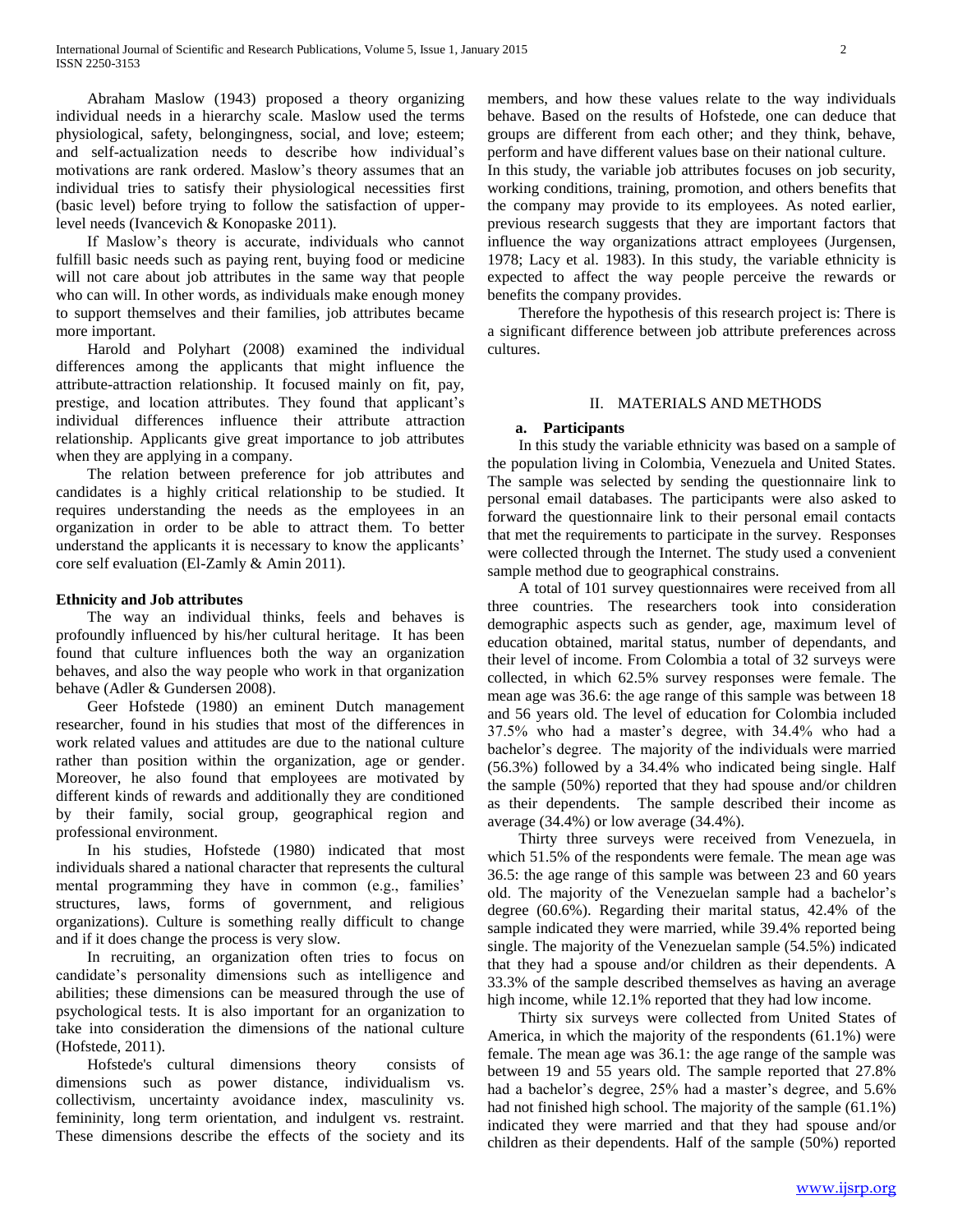having a low income. Additional details regarding the sample are contained in Table 1 and Table 2.

# **b. Apparatus**

 The instrument, a research developed questionnaire (see Appendix A), was used to measure and compare the job attributes preferences in people living in Colombia, Venezuela, and the United States of America. The development of the job attributes items were based on the studies of Fisher and Ya Yuan (1998), in which they took into consideration aspects such as tactful discipline, being on things, full appreciation of work done, good wages, job security, working conditions, promotion and growth.

 Nineteen items were included as important for employees to accept or reject a work offer. These items were constructed as statements, in which items 1, 2, 3, 10, 11 were related to job security and salary conditions; items 4, 5, 6, 7 were related to education and training within and outside of the company; items 12, 13, 14, 15, 16, 17, 18, 19 were related to benefits the company provide to their employees. The response for these items was measured on a 5-point Likert scale, ranging from very important to not important at all.

 The informed consent form (see appendix C), did not require the participant signature for confidentiality reasons, by continuing answering the questionnaire the respondents agreed to participate in the survey. Both the survey and the informed consent form were translated into the Spanish language following the guidelines provided by Behling and Law (2000) in their book translating questionnaires and other research instruments (see Appendix B & D).

 The scale was anticipated to take between 10 to 15 minutes to complete.

### **c. Procedure**

 Since the purpose of this research project was to obtain information about the preferences in job attributes in Venezuela, Colombia and United states, the data was collected in each one of the countries through the internet. The survey was administered to working adults, and data was collected during the months of May – July 2014.

 Individuals were given an informed consent form (see appendix C - D), describing in detail the purpose of the research. Participants were informed that this research project was for educational purposes only and that it will have no impact on their work. They were also informed that their participation was voluntary and anonymous. Participants were provided with contact information in case of future questions or if they were interested in knowing the results of the research.

# **Data Analyses**

 Once all the data was obtained descriptive statistics were used to summarize the data, and describe the sample in detail.

 Independent sample t- test statistics were used to test for relationships between the variables. T-test statistics can test for evidence of a relationship between two variables, it allowed the researchers to find whether there is a significant difference between job attributes (e.g., job security, working conditions, education, training, and company benefits) and ethnicity (e.g., Colombia, Venezuela and United States of America) using an Alpha level or level of significance of 0.05.

### III. RESULTS

 The results will be discussed in three sections. The first part describes the information obtained for each country (Colombia, Venezuela, and United States respectively), to explore preferences in job attribute within each specific culture. The second part of the results includes comparison between Colombia and Venezuela to see whether there is significant difference regarding job attributes between each country. Lastly, a comparison between Latin American countries (Colombia and Venezuela) and United States of America is discussed to see whether there is significant differences regarding job attributes between United States and Latin America.

 Job attributes preferences for the Colombian sample are detailed in Table 3. Job security (87.5%), medical benefits (81.3%), and good working conditions (78.1%), were the top three job attributes prefer by this sample, followed by end of the year bonuses and retirement services each with 71.9% respectively. Potential for promotion and paid maternity leave were very important for a 68.8% of the respondents. Training at work was ranked eighth in level of importance (53.1%), and the participants indicated that working a minimum of 40 hours per week (21.9%) was the least important of the job attributed presented.

 Table 4 reports the results obtained for the Venezuelan sample on the job attributes presented. Job security and medical benefits (each with 87.9% respectively) were the two most important job attributes selected by the participants. These job attributes were followed by training at work, retirement services and end of the year bonuses (each with 75.8% respectively). Other job attributes such as potential for promotions (72.7%), good working conditions (69.7%) and paid maternity leave (60.6%) were also important for the sample. The least important job attribute in this sample was working a minimum of 40 hours per week (39.4%).

 Table 5 reports the result obtained for the United States sample on the job attributes presented. Job security (97.2%) was the most important job attributes among the sample. It was followed by good working conditions and retirement service (each with 86.1% respectively). Other job attributes very important for the sample were medical benefits (83.3%), end of the year bonuses (80.6%), and potential for promotion (69.4%). Training at work (63.9%) was ranked seventh by the sample, while paid maternity leave (52.8%) was ranked eighth. The least important job attributes reported by the sample was working a minimum of 40 hours per week (44.4%).

 Based on this information it is safe to conclude that for the three countries surveyed, job attributes related to job security, working conditions, potential for promotion, training at work, medical benefits, paid maternity leave, retirement services, and end of the year bonuses are important when taking into consideration to accept or reject a job offer. In addition working a minimum of 40 hours per week was the lowest in preference across all three countries.

 The second type of analysis conducted involved a comparison between Colombia and Venezuela to see whether there are significant differences between the two countries regarding job attributes preferences. The survey provided a sample of 65 working adults (32 for Colombia and 33 for Venezuela).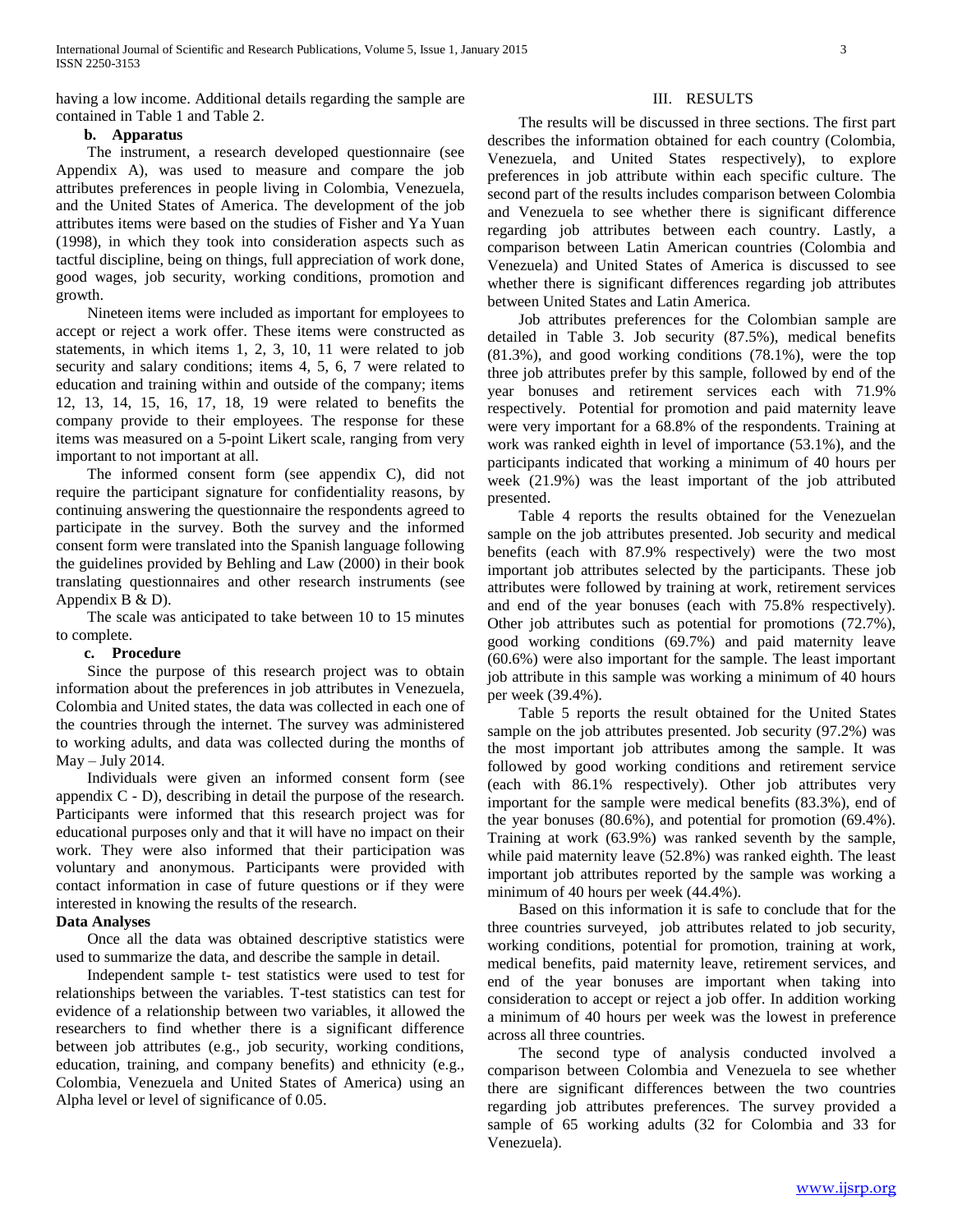According to the survey responses the researchers detected that there were no statistically significant differences between preferences for job security and the two countries ( $p=$ , 787,  $\alpha$  = .05). In addition no significant differences were found for the job attributes such as having good working conditions (p=. 350,  $\alpha$  = .05); potential for promotion (p=. 558,  $\alpha$  = .05); training at work (p=. 166,  $\alpha$  = .05); medical benefits (p=. 267,  $\alpha$  = .05); paid maternity leave (p=. 157,  $\alpha$  = .05); retirement services (p=. 183,  $\alpha$  = .05); and having end of the year bonuses (p=. 268,  $\alpha$  = .05). Only in the job attribute working a minimum of 40 hours per week was there a statistically significant difference ( $p=$  006,  $\alpha$  = .05) between the two countries.

 These results show that individuals living in Colombia and Venezuela have nearly the same preferences related to job attributes, with the exception of working a minimum of 40 hours per week.

 The third analysis conducted involved a comparison between Latin American Countries (Colombia and Venezuela) and United States of America. The survey provided a sample of 101 working adults (65 for Latin America and 36 for United States).

 According to the responses the researchers found that there was no statistically significant difference between job security and between Latin America and United States (p=. 109,  $\alpha$  = .05). The same lack of significant difference was found for other job attributes such as having good working conditions ( $p=$ , 292,  $\alpha$  = .05); potential for promotion ( $p=$  559,  $\alpha$  = .05); training at work (p=. 640,  $\alpha$  = .05), working a minimum of 40 hours per week (p=. 337,  $\alpha$  = .05), medical benefits (p=. 919,  $\alpha$  = .05); paid maternity leave (p=. 256,  $\alpha$  = .05); retirement services (p=. 242,  $\alpha$  = .05); and having end of the year bonuses (p=. 265,  $\alpha$  = .05). Taking into consideration these results it is safe to conclude that there is no significant difference regarding the job attributes preferred across all three countries.

### IV. DISCUSSION

 The results of this study did not support the initial hypothesis. No significant differences between job attributes (e.g. job security, good working conditions, potential for promotion, training at work, medical benefits, paid maternity leave, retirement services, and end of the year bonuses) were found for the sample obtained in Colombia and Venezuela.

 Starting with the two Latin American countries (Colombia and Venezuela) used in this research; the authors found that job security and the opportunity to have medical benefits are the top of their priorities. These job attributes were ranked first and second for each country. Job security is important because it allow them to satisfy their basic needs, and take care of their family. These results are consistent with Maslow's theory, which indicates that an individual tend to first satisfy his/her needs for survival (physiological need). Knowing that one's job provides their needs of water, food, and clothing is clearly important for individuals in both countries; in the other hand medical benefits will allow them to satisfy their safety needs. In conclusion, these two job attributes comply with Maslow's theory about satisfying their most important needs first, physiological and safety.

 Good working conditions were ranked third in Colombia, but seventh in Venezuela. Currently, Venezuela is undergoing serious economic and political problems that may affect the way their people view these kinds of benefits. Moreover, Venezuelan workers are facing many obstacles that prevent them for working.

 Training at work was ranked third in Venezuela, but eighth in Colombia. This difference indicates that the respondents for Venezuela place more value in professionalism and development than the respondents for Colombia.

 Retirement services and end of the year bonuses were ranked fourth and fifth respectively in both countries. In countries such as Colombia and Venezuela, the laws stipulate that once an employee is hired by a company, the employee is entitled to retirement services and end of the year bonuses. The end of the year bonuses is equivalent in Colombia to 15 days salary, while in Venezuela is equivalent to 30 days salary, and it has to be paid within the first two weeks of December. It is clear that employees expected to have these two jobs attributes as part of any regular job, this may be one of the reason why it was ranked this way.

 Similar results were found with paid maternity leave, which was ranked sixth in both countries. Maternity leave is granted and fully paid after giving birth; by law in both countries. Laws guarantee maternity leave payment for up to 20 weeks in Venezuela and for 14 weeks in Colombia.

 The job attribute working a minimum of 40 hours per week was the least important in both countries. In Colombia and Venezuela the normal working week is usually 40 hours, and most jobs are paid based upon a salary rather than an hourly rate. Workers are paid based on the established labor contract between them and the company, which can be fixed-term contract, contract for an indefinite term, or contract to provide services. In Colombia 40.6% answered "Neutral/Not sure" to this question, this may be one of the reasons why the results indicated a significant difference between Latin American respondents and those in the United States.

 In comparing the data obtained from Latin American (Colombia and Venezuela) and United States, the results of this research were also inconsistent with the hypothesis. The results indicated that there is no a significant difference in any job attribute preference (e.g. job security, good working conditions, potential for promotion, working a minimum of 40 hours per week, training at work, medical benefits, paid maternity leave, retirement services, and end of the year bonuses) between Latin American respondents and those in the United States.

 Job Security was also ranked at the top of their priorities in the United States, once again supporting that fulfilling physiological and safety needs is paramount. Similarly, jobs attributes such as working a minimum of 40 hours per week and having paid maternity leave, were the least preferred for Latin American (Colombia and Venezuela) and United States.

# **Limitations**

 First, the sample used in this research was a convenient sample. Therefore generalizations to the populations studied cannot be made.

 Second, although all of this research has been conducted through the internet using web links, the geographical constrains played an important part to obtain the data, especially in Venezuela. Venezuela is a country with so many political and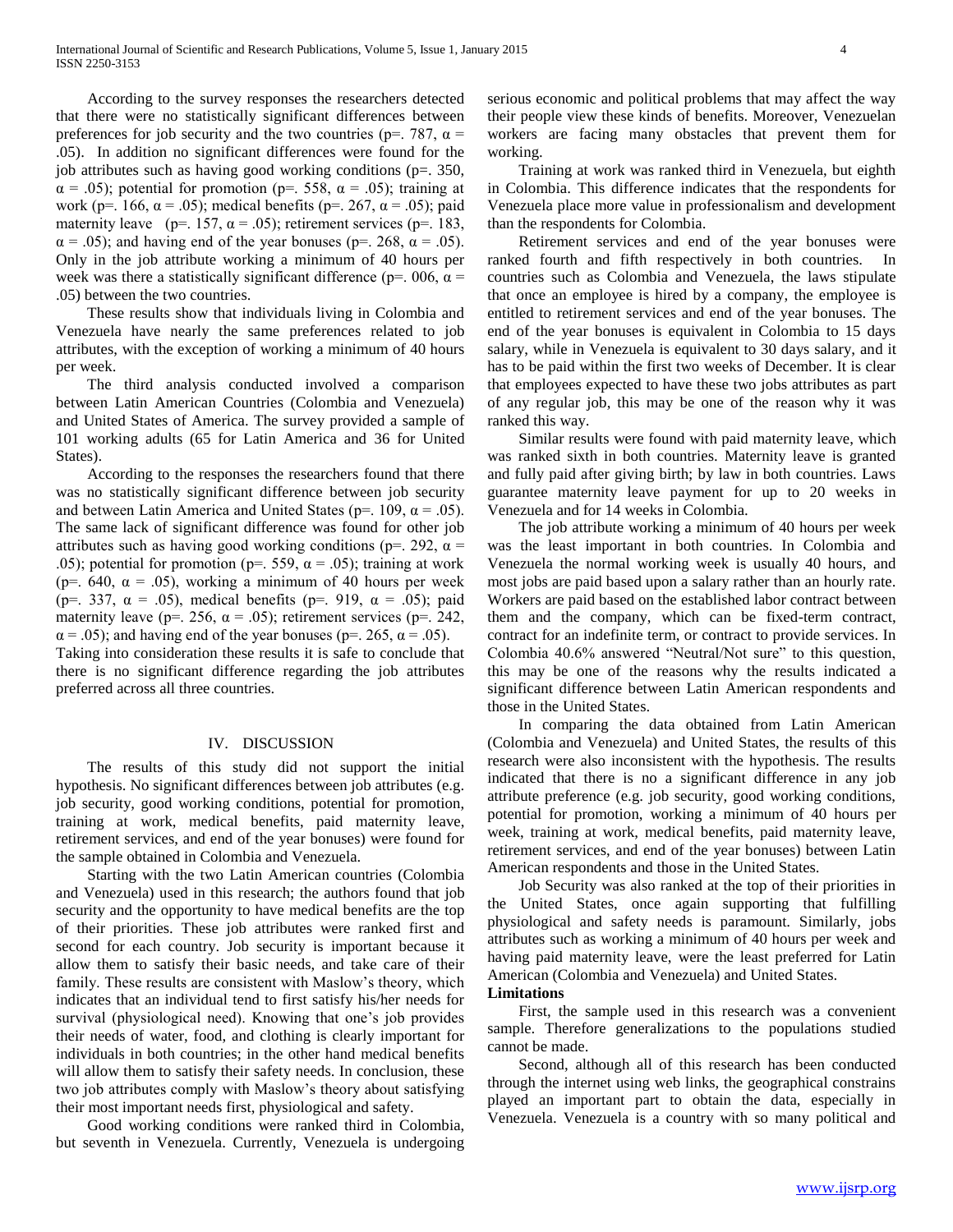governmental problems that have limited access to the internet for individuals living there.

 It is important to note that the sample obtained for this study was a well-educated sample; it does not represent the entire population of the countries surveyed. This was a convenient sample and descriptive such as education and level of income were not representative of the majority of the population on those countries.

### V. CONCLUSIONS

 Organizations need to understand what is important to their applicants in order to attract more competent employees and retain their current labor force. There are numerous factors that are considered by both applicants and employees in this manner. As previously described in this research, working adults prefer to have certain level of security in their job as a way to satisfy their physiological and safety need for them and their families. It is important for workers to feel a certain level of security in their jobs, so they can provide food and shelter for themselves and their families. If organizations view this job attribute as a major benefit for themselves as well as their employees and try to ensure the employees permanence in their job, employees will feel more committed to the company and will perform better their work.

 Job attributes that refer to their self actualization need (e.g. training at work and potential for promotion) are only going to be important once the employee's basic needs are fulfilled. A company can provide all the training and educational programs for their employees, but these programs will not be seen as encouragement or rewards among their employees if their basic needs are not being met.

 The majority of respondents of this survey (87.38%) were participants who cataloged themselves as Hispanic. Independently of their country of residence (Colombia, Venezuela, and United States). No differences among this sample was found, they think, and feel in much the same way regarding the job attributes preferences.

#### **REFERENCES**

- [1] Adler, Nancy & Gundersen, Allison (2008) International dimensions of organizational behavior. 5th Edition
- [2] Behling, Orlando & Law, Kenneth, S. (2000). Translating questionnaires and other research instruments. Problems and solutions. Sage Publications. Vol. 133
- [3] Collins, Christopher J. & Stevens, Cynthia Kay (2002). The relationships between early recruitment–related activities and the application decision of new labor-market entrants: a brand-equity approach to recruitment. Journal of applied psychology, Vol. 87, No. 6, 1121-1133.
- [4] El-Zamly, Mariam Hassan & Amin, Ahmed. (2011) Organization and job attractiveness to applicants in Egypt and its relationship with core selfevaluation. Review of management, Vol. 1, No. 4, 39-55.
- [5] Fisher, Cynthia D., & Ya Yuan, Anne Xue, (1998) What motivates employees? A comparison of US and Chinese responses. The International Journal of Human Resources Management 9:3.
- [6] Gilbert, G. Ronald, Sohi, Ravipreet S., & McEachern, Adriana G., (2008) Measuring work preferences. A multidimensional tool to enhance career self-management. Career Development International. Vol. 13, No. 1, 56-78.
- [7] Gravetter, F., & Wallnau, L.B. (2014) Essentials of statistics for the behavioral sciences (8th Edition). Cengage Learning.
- [8] Grund, Christian, (2009). Revealed job preferences by employee initiated job change.
- [9] Harold, Crystal M. & Ployhart, Robert E. (2008). What do applicants want? Examining changes in attribute judgments over time. Journal of Occupational and Organizational Psychology, 81, 191–218.
- [10] Hofstede, Geer (1980). Motivation, leadership and organization: do American theories apply abroad? Organizations Dynamics. AMACON, a division of American management associations.
- [11] Hofstede, Geer (2011). Dimensionalizing cultures: the Hofstede model in context. International Association for Cross-Cultural Psychology. Vol. 2, Issue 1/8.
- [12] Ivancevich, J.M., Konopaske, R., & Matteson, M.T. (2011) Organizational behavior and management (9th Ed.)
- [13] Jurgensen, C. E. (1978). Job preferences (what makes a job good or bad)? Journal of applied psychology, 63, 267-276.
- [14] Lacy, William B., Bokemeier, Janet L., & Shepard, Jon M. (1983) Job attribute preferences and work commitment of men and women in the United States. Personnel psychology No. 80, 14-140.
- [15] Pui, Shuang-Yueh (2010). The role of individual differences in the job choice process.
- [16] Rynes, S. L. (1989). Recruitment, job choice, and post-hire consequences: A call for new research directions. Handbook of industrial and organizational psychology pp. 399-444.
- [17] Turban, Daniel B., Eyring, Alison R., and Campion, James E., (1993) Job attributes: preferences compared with reasons giving for accepting and rejecting job offers. Journal of Occupational and Organizational Psychology, 66, 71-81.
- [18] Sutherland, John (2012). Job attribute preferences: who prefers what? Employee relations. Vol. 34 Issue 2, 193-221.

Online Sources

- [19] http://www.allbusiness.com/glossaries/company-benefits/4960864-1.html
- [20] http://en.wikipedia.org/wiki/Ethnic\_groups

### AUTHORS

**First Author** – Irina M. Martinez, Master of Industrial and Organizational Psychology

**Second Author** – Toni DiDona, Ph.D., Associate Professor at Carlos Albizu University, Miami, Fl.

**Correspondence Author** – Irina Martinez at imartinez036@sunmail.albizu.edu or Dr. Toni DiDona at tdidona@albizu.edu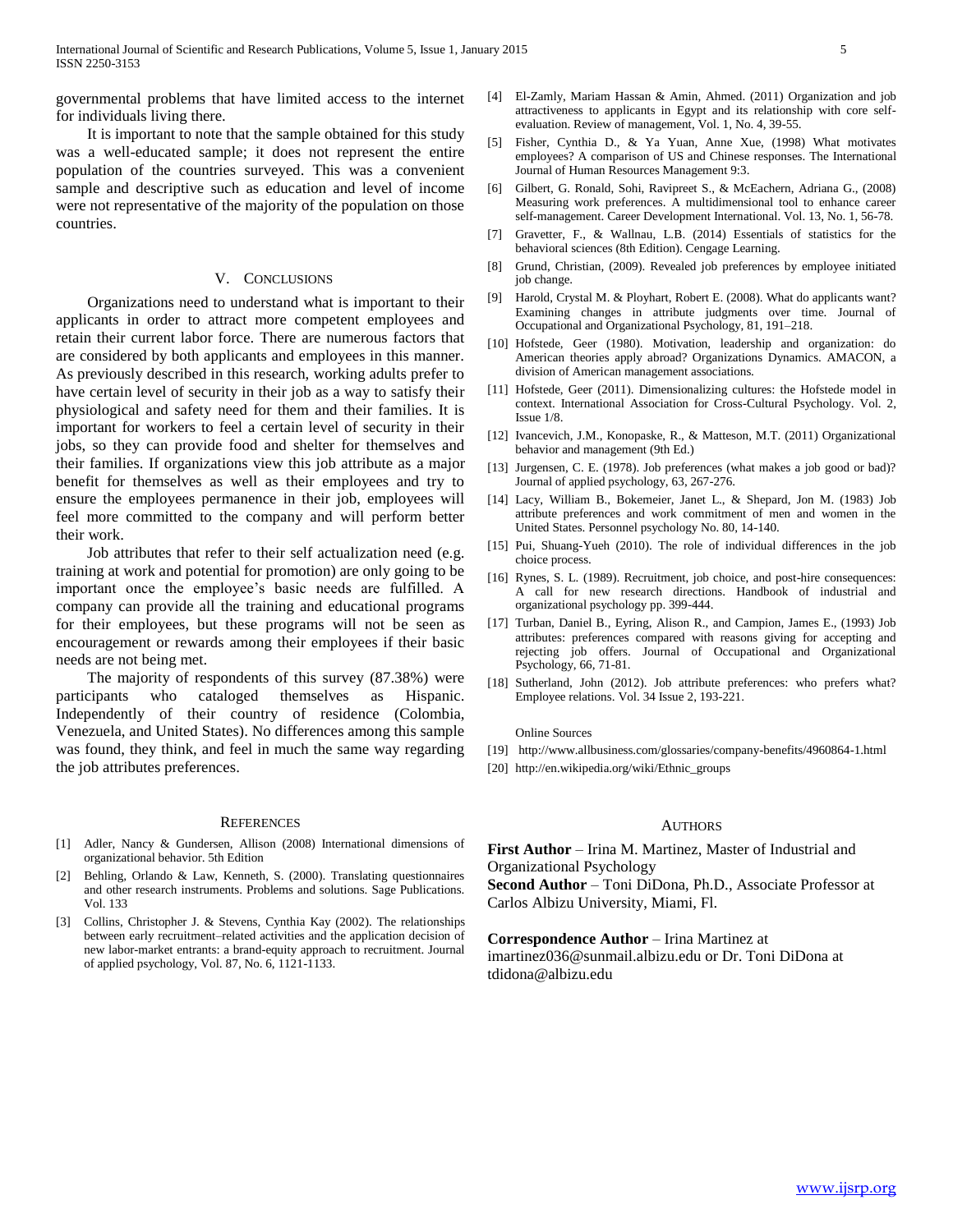APPENDIX A

# JOB ATTRIBUTES PREFERENCES

| What is your gender? Male                               |                                  | Female                                                        |                            |                             |
|---------------------------------------------------------|----------------------------------|---------------------------------------------------------------|----------------------------|-----------------------------|
| Please indicate your race.                              |                                  |                                                               |                            |                             |
| Anglosaxon                                              |                                  | Hispanic                                                      | <b>Black Exercise 1999</b> | Other                       |
|                                                         |                                  |                                                               |                            |                             |
| What is your age?                                       |                                  | years old                                                     |                            |                             |
|                                                         |                                  | What is your maximun level of Education, please indicate one. |                            |                             |
| <b>Doctoral Graduate</b>                                | <u> 1990 - Jan Jawa Barat, p</u> | <b>Proffessional Technical</b>                                |                            | Some High School            |
| Master Graduate                                         |                                  | 18 months - 24 months college                                 |                            | <b>High School Graduate</b> |
| <b>Bachelors Graduated</b>                              | <u> 1999 - Jan Jawa</u>          | More than 36 months college                                   |                            |                             |
|                                                         |                                  |                                                               |                            |                             |
| In which country are you currently living?              |                                  | Venezuela                                                     |                            | United states of America    |
| Colombia                                                |                                  |                                                               |                            |                             |
| Please indicate your current job seeking status.        |                                  |                                                               |                            |                             |
| Are you Actively looking for a job                      |                                  |                                                               |                            |                             |
| Not looking for a job                                   |                                  |                                                               |                            |                             |
|                                                         |                                  |                                                               |                            |                             |
| Please indicate which is your actual employment Status. |                                  |                                                               |                            |                             |
| Are you employed                                        | Part Time                        |                                                               |                            |                             |
|                                                         | <b>Full Time</b>                 |                                                               |                            |                             |
|                                                         | Self Employed                    |                                                               |                            |                             |
|                                                         |                                  |                                                               |                            |                             |
| Please indicate your current job Level.                 |                                  |                                                               |                            |                             |
| <b>Upper Management</b>                                 |                                  | Middle Management                                             |                            |                             |
| Executive                                               |                                  | Intermediate                                                  |                            |                             |
| Proffessional                                           |                                  | Entry level                                                   |                            |                             |
|                                                         |                                  |                                                               |                            |                             |
| Please indicate your marital status.                    |                                  |                                                               |                            |                             |
| Single                                                  |                                  |                                                               |                            |                             |
| Married                                                 |                                  |                                                               |                            |                             |
| Widowed                                                 |                                  |                                                               |                            |                             |
| Divorced                                                |                                  |                                                               |                            |                             |
| Separated                                               |                                  |                                                               |                            |                             |
|                                                         |                                  |                                                               |                            |                             |
| Please indicate your current living situation.          |                                  |                                                               |                            |                             |
| Living Alone                                            |                                  |                                                               |                            |                             |
| Living with parents                                     |                                  |                                                               |                            |                             |
| Living with family members                              |                                  |                                                               |                            |                             |
| Please provide your number of dependents.               |                                  |                                                               |                            |                             |
| Children                                                |                                  | Other dependents                                              | None                       |                             |
|                                                         |                                  |                                                               |                            |                             |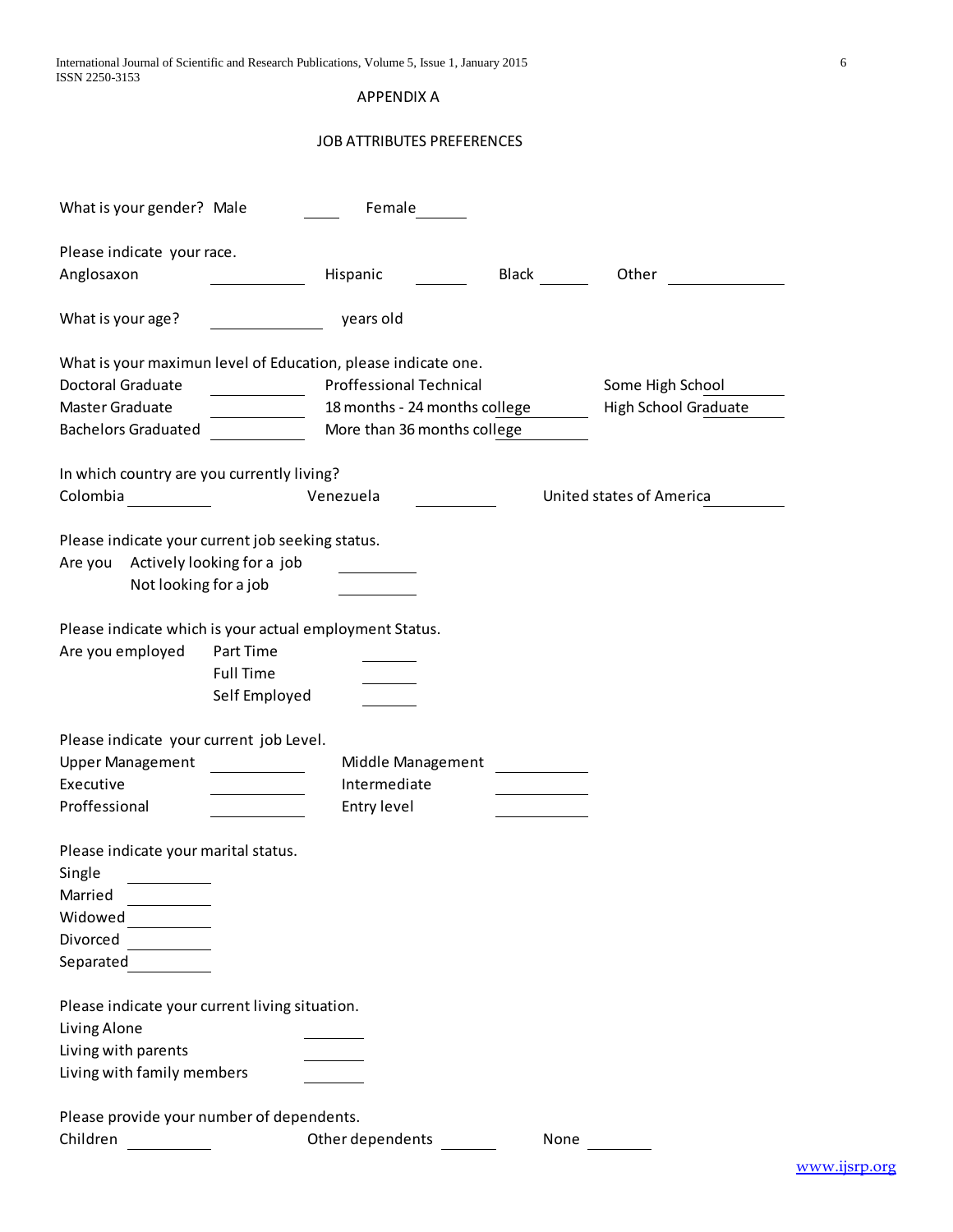International Journal of Scientific and Research Publications, Volume 5, Issue 1, January 2015 7 ISSN 2250-3153

Please indicate in which category is your level of household income per month.

If you live in Colombia

Less than COP \$616,000.0 COP \$617,000.0 - COP \$1,631,000.0 COP \$1,632,000.0 - COP \$3,097,000.0 COP \$3,098,000.0 - COP \$4,170,000.0 More than COP \$4,171,000.0

| If you live in Venezuela      |  |
|-------------------------------|--|
| Less than VEF \$3,270.0       |  |
| VEF \$3,271.0 - VEF \$3,616.0 |  |
| VEF \$3,617.0 - VEF \$3,845.0 |  |
| VEF \$3,846.0 - VEF \$7,316.0 |  |
| More than VEF \$7,317.0       |  |

| If you live in United States of America |  |
|-----------------------------------------|--|
| Less that US\$ 2, 000.0                 |  |
| US\$ 2,001.0 - US\$ 4,100.0             |  |
| US\$ 4,101.0 - US\$ 6,200.0             |  |
| US\$ 6,201.0 - US\$ 8,300.0             |  |
| More that US\$ 8,301.0                  |  |

Please respond this questions as best represents you.

|              | Please indicate how important<br>this aspect of the job is for you | Very | Importantimportant | Neutral<br>Not Sure | Not<br>Important | Not at all<br>Important |
|--------------|--------------------------------------------------------------------|------|--------------------|---------------------|------------------|-------------------------|
| $\mathbf{1}$ | Job security                                                       | 5    | 4                  | з                   |                  |                         |
| 2            | A salary that satisfy your basic needs                             | 5    | 4                  | 3                   |                  |                         |
| 3            | Good working conditions                                            | 5    | 4                  | 3                   |                  |                         |
| 4            | Potential for promotion                                            | 5    | 4                  | ٩                   |                  |                         |
| 5            | Education outside of the company                                   | 5    | 4                  | 3                   |                  |                         |
| 6            | Education inside the company                                       | 5    | 4                  | ٩                   | っ                |                         |
|              | Training at work                                                   | 5    | 4                  | з                   | っ                |                         |
| 8            | To have colleagues who are understanding                           | 5    | 4                  | з                   | っ                |                         |
| 9            | To have superiors who are understanding                            | 5    | 4                  | з                   |                  |                         |
|              | 10 Work less than 40 hours per week                                | 5    | 4                  | ٩                   | 2                |                         |
| 11           | Work a minimun of 40 hours per week                                | 5    | 4                  | 3                   |                  |                         |

| Please indicate how important is for you<br>that your company provides | Very | Importantimportant | Neutral<br>Not Sure | Not<br>Important | Not at all<br>Important |
|------------------------------------------------------------------------|------|--------------------|---------------------|------------------|-------------------------|
| 12 Medical Benefits                                                    |      |                    |                     |                  |                         |
| 13 Dental Benefits                                                     |      |                    |                     |                  |                         |
| 14 Paid Vacations                                                      | 5    |                    |                     |                  |                         |
| 15 Productivity bonuses                                                | 5    | 4                  |                     |                  |                         |
| 16 Transport allowance                                                 | 5    | 4                  |                     |                  |                         |
| 17 Paid Maternity leave                                                | 5    |                    |                     |                  |                         |
| 18 Retirement Services                                                 | 5    |                    |                     |                  |                         |
| 19 End of the year bonus                                               |      |                    |                     |                  |                         |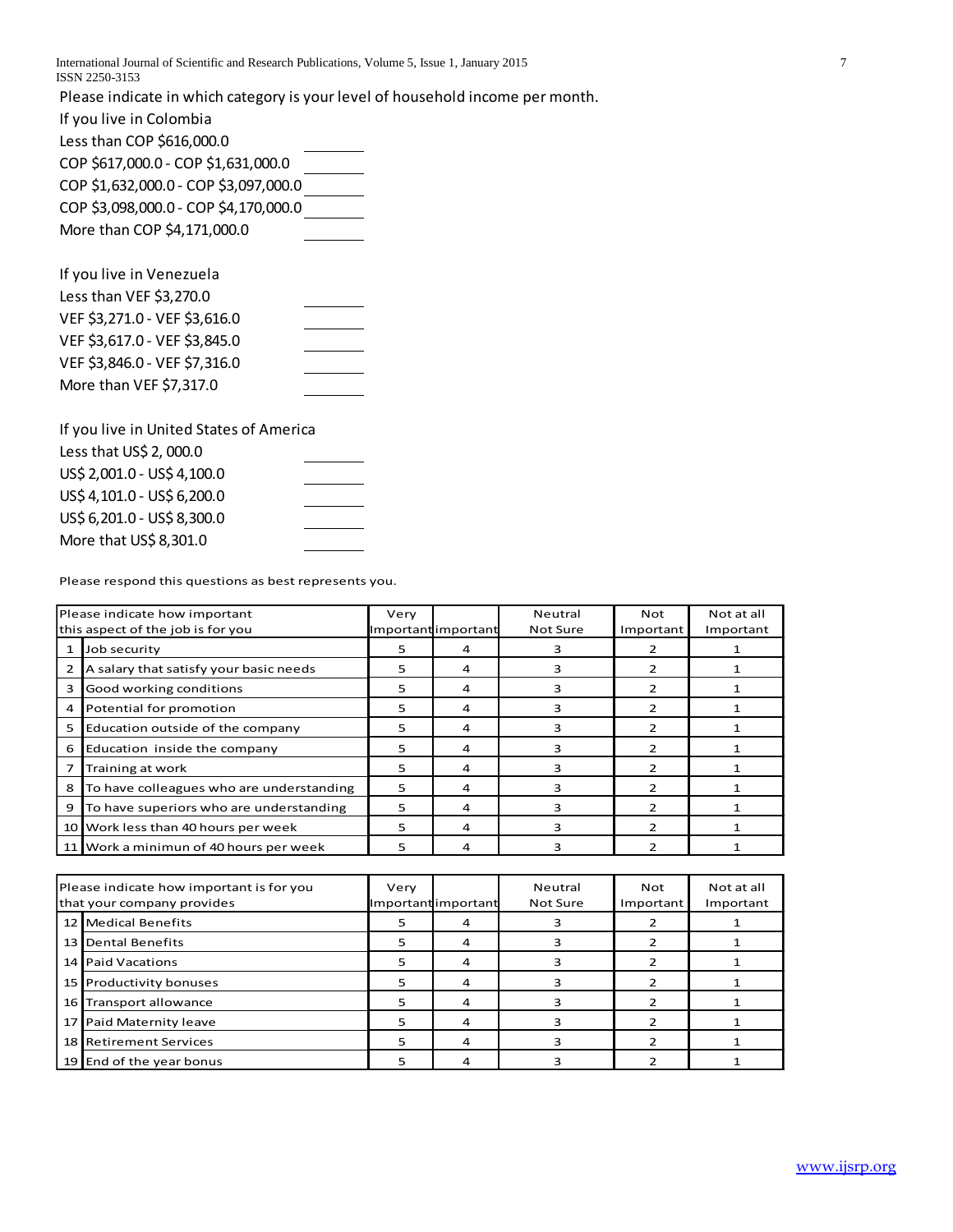| International Journal of Scientific and Research Publications, Volume 5, Issue 1, January 2015 |  |
|------------------------------------------------------------------------------------------------|--|
| ISSN 2250-3153                                                                                 |  |

# APPENDIX B

# PREFERENCIAS LABORALES

| Cual es su genero?                                                                                             | Masculino               |                     | Femenino |         |                           |
|----------------------------------------------------------------------------------------------------------------|-------------------------|---------------------|----------|---------|---------------------------|
|                                                                                                                |                         |                     |          |         |                           |
| Por favor indique su raza?                                                                                     |                         |                     |          |         |                           |
| Anglosajona                                                                                                    |                         | Hispano             |          | Blanco  | Otra                      |
| Cual es su edad?                                                                                               |                         | años                |          |         |                           |
| Cual es su máximo nivel de educación. Por favor indique uno.                                                   |                         |                     |          |         |                           |
| Profesional - PHD                                                                                              |                         | Técnico/Tecnólogo   |          |         | No termino Bachillerato   |
| Profesional - Especialización                                                                                  |                         | 18 meses - 24 meses |          |         | Bachiller                 |
| Profesional - Pregrado                                                                                         |                         | Mas de 36 meses     |          |         |                           |
|                                                                                                                |                         |                     |          |         |                           |
| En que país vive usted?                                                                                        |                         |                     |          |         |                           |
| Colombia                                                                                                       |                         | Venezuela           |          |         | Estados Unidos de América |
| Indique si usted actualmente se encuentra<br>Buscando activamente un empleo<br>No se encuentra buscando empleo |                         |                     |          |         |                           |
| Indique su nivel actual de empleo                                                                              |                         |                     |          |         |                           |
| Esta usted empleado?                                                                                           | Medio tiempo            |                     |          |         |                           |
|                                                                                                                | Tiempo completo         |                     |          |         |                           |
|                                                                                                                | Tiene su propio negocio |                     |          |         |                           |
|                                                                                                                |                         |                     |          |         |                           |
| Indique su area laboral dentro de la empresa.                                                                  |                         |                     |          |         |                           |
| Directivo                                                                                                      |                         | Asistente           |          |         |                           |
| Ejecutivo                                                                                                      |                         | Supervisor          |          |         |                           |
| Profesional                                                                                                    |                         | Operario            |          |         |                           |
|                                                                                                                |                         |                     |          |         |                           |
| Indique su estado civil.                                                                                       |                         |                     |          |         |                           |
| Soltero                                                                                                        |                         |                     |          |         |                           |
| Casado                                                                                                         |                         |                     |          |         |                           |
| Viudo                                                                                                          |                         |                     |          |         |                           |
| Divorciado                                                                                                     |                         |                     |          |         |                           |
| Separado                                                                                                       |                         |                     |          |         |                           |
| Indique si usted                                                                                               |                         |                     |          |         |                           |
| Vive solo                                                                                                      |                         |                     |          |         |                           |
| Vive con su conyuge/padres                                                                                     |                         |                     |          |         |                           |
| Vive con otros miembros de su familia                                                                          |                         |                     |          |         |                           |
|                                                                                                                |                         |                     |          |         |                           |
| Indique cuantas personas dependen de usted                                                                     |                         |                     |          |         |                           |
| Conyuge/Hijos                                                                                                  |                         | Otros dependientes  |          | Ninguno |                           |

[www.ijsrp.org](http://ijsrp.org/)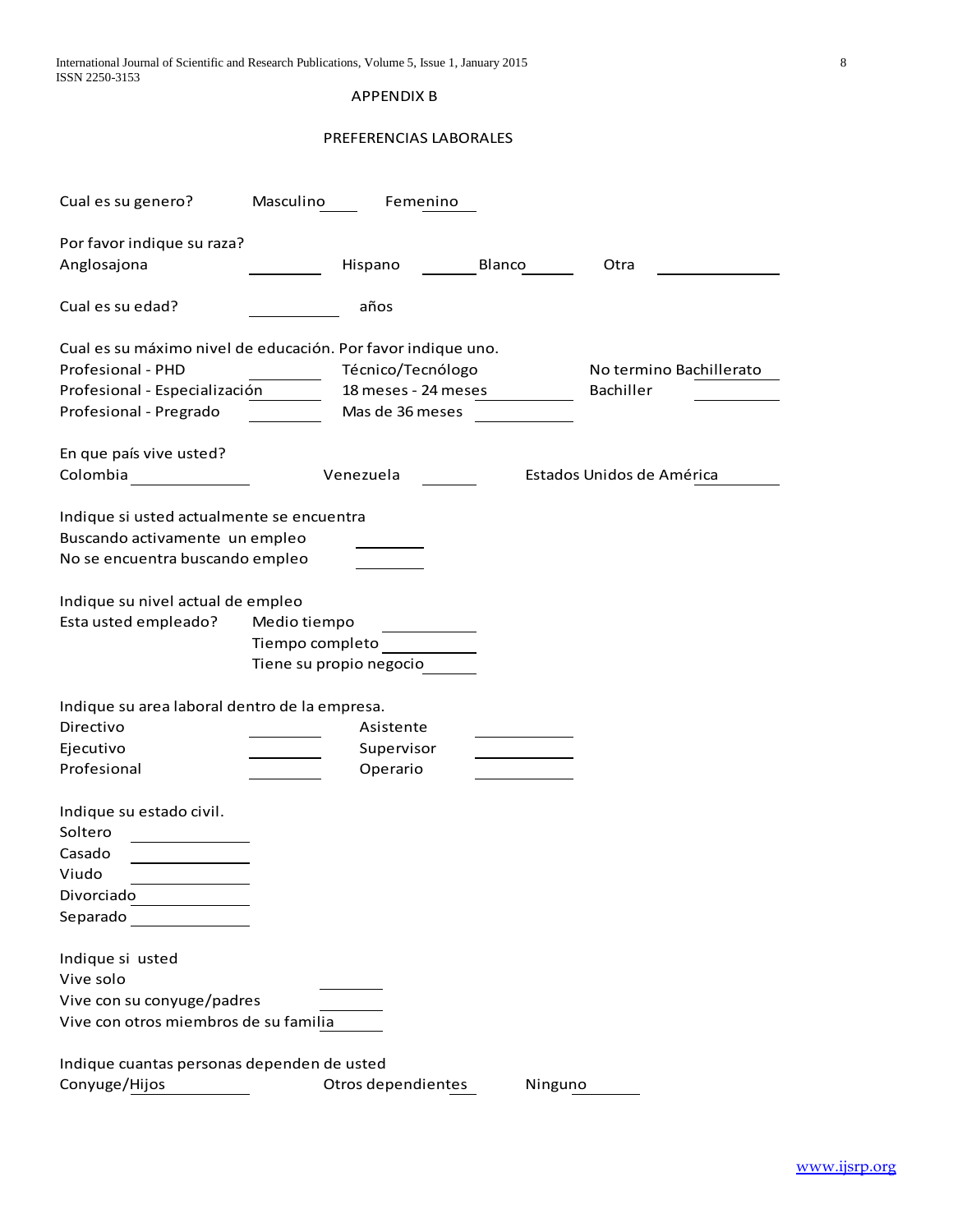International Journal of Scientific and Research Publications, Volume 5, Issue 1, January 2015 9 ISSN 2250-3153

Por favor indique en que categoria se encuentra su salario mensual Si usted vive en Colombia Menos de COP \$616,000.0 COP \$617,000.0 - COP \$1,631,000.0 COP \$1,632,000.0 - COP \$3,097,000.0 COP \$3,098,000.0 - COP \$4,170,000.0 Mas de COP \$4,171,000.0 Si usted viven en Venezuela Menos de VEF \$3,270.0

| VEF \$3,271.0 - VEF \$3,616.0 |  |
|-------------------------------|--|
| VEF \$3,617.0 - VEF \$3,845.0 |  |
| VEF \$3,846.0 - VEF \$7,316.0 |  |
| Mas de VEF \$7,317.0          |  |

Mas de US\$ 8,301.0

Si usted viven en los Estados Unidos de America, indique su salario annual Menos de US\$ 2, 000.0 US\$ 2,001.0 - US\$ 4,100.0 US\$ 4,101.0 - US\$ 6,200.0 US\$ 6,201.0 - US\$ 8,300.0

|    | Por favor responda las siguientes preguntas de la manera que mejor lo identifica a usted. |     |                       |           |                |            |  |  |  |  |  |  |
|----|-------------------------------------------------------------------------------------------|-----|-----------------------|-----------|----------------|------------|--|--|--|--|--|--|
|    | Por favor indique que tan importante                                                      | Muy |                       | Neutral   | No             | Nada       |  |  |  |  |  |  |
|    | es este aspecto del trabajo para usted.                                                   |     | Importante Importante | No seguro | Importante     | Importante |  |  |  |  |  |  |
|    | Seguridad en el trabajo                                                                   | 5   | 4                     | 3         | 2              |            |  |  |  |  |  |  |
|    | Salario que satisfaga sus necesidades básicas                                             | 5   | 4                     | 3         | $\mathcal{P}$  |            |  |  |  |  |  |  |
| 3  | Buenas condiciones laborales                                                              | 5   | 4                     | 3         | $\mathcal{P}$  |            |  |  |  |  |  |  |
| 4  | Probabilidades de ascenso                                                                 | 5   | 4                     | 3         |                |            |  |  |  |  |  |  |
| 5  | Capacitación fuera de la empresa                                                          | 5   | 4                     | 3         | $\mathcal{P}$  |            |  |  |  |  |  |  |
| 6  | capacitación dentro de la empresa                                                         | 5   | 4                     | 3         | $\overline{2}$ |            |  |  |  |  |  |  |
|    | Entrenamiento en la empresa                                                               | 5   | 4                     | 3         | 2              |            |  |  |  |  |  |  |
| 8  | Compañeros de trabajo atentos y colaboradores                                             | 5.  | 4                     | 3         | $\mathcal{P}$  |            |  |  |  |  |  |  |
| 9  | Jefes y superiores condescendientes                                                       | 5   | 4                     | 3         | $\mathcal{P}$  |            |  |  |  |  |  |  |
| 10 | Trabajar menos de 40 horas a la semana                                                    | 5   | 4                     | 3         | 2              |            |  |  |  |  |  |  |
|    | 11 Trabajar minimo 40 horas a la semana                                                   | 5   | 4                     | 3         |                |            |  |  |  |  |  |  |

| 10 Trabajar menos de 40 horas a la semana                                      | 5   | 4                     | 3                    | $\mathcal{P}$    |                    |
|--------------------------------------------------------------------------------|-----|-----------------------|----------------------|------------------|--------------------|
| 11 Trabajar minimo 40 horas a la semana                                        | 5   | 4                     | 3                    | 2                |                    |
|                                                                                |     |                       |                      |                  |                    |
| Por favor indique que tan importante es para usted<br>que su empresa le provea | Muy | Importante Importante | Neutral<br>No seguro | No<br>Importante | Nada<br>Importante |
| 12 Seguro medico                                                               | 5   | 4                     |                      |                  |                    |
| 13 Seguro dental                                                               | 5.  | 4                     | 3                    |                  |                    |
| 14 Vacaciones pagas                                                            | 5.  | 4                     | 3                    |                  |                    |
| 15 Bonos de productividad                                                      | 5   | 4                     | 3                    | 2                |                    |
| 16 Subsidio de transporte                                                      | 5   | 4                     | 3                    |                  |                    |
| 17 Licencia de maternidad                                                      | 5   | 4                     | 3                    | 2                |                    |
| 18 Pension/Jubilacion                                                          | 5   | 4                     | 3                    | 2                |                    |
| 19 Primas de fin de año                                                        | 5   | 4                     | 3                    |                  |                    |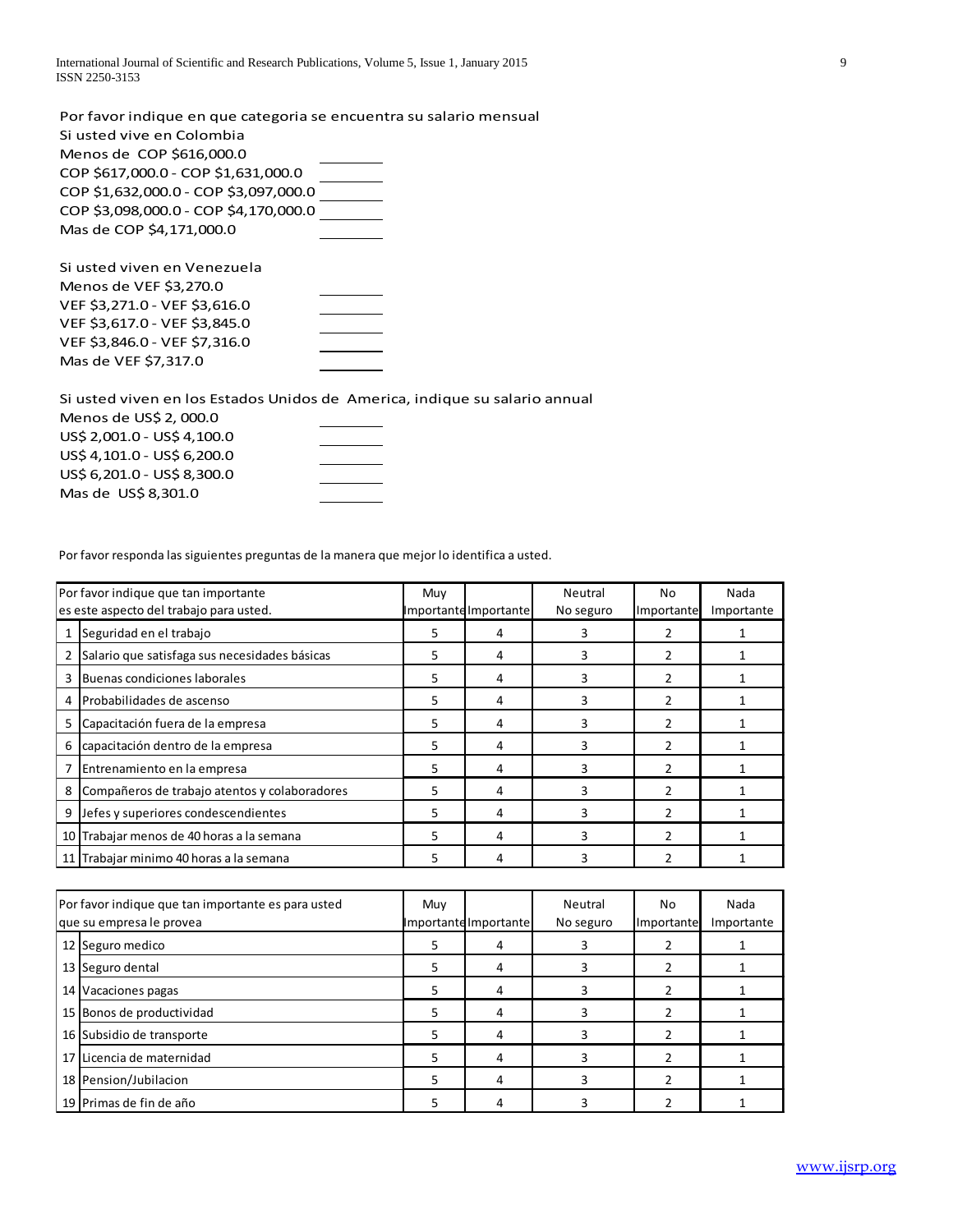### International Journal of Scientific and Research Publications, Volume 5, Issue 1, January 2015 10 ISSN 2250-3153

Table 1 Descriptive characteristics for the three countries

| Characteristic                          |          | Colombia                     |              |          | Venezuela                    |              |          | <b>USA</b>                     |              |
|-----------------------------------------|----------|------------------------------|--------------|----------|------------------------------|--------------|----------|--------------------------------|--------------|
|                                         |          |                              |              |          |                              | %            |          |                                | %            |
| Gender                                  |          | n                            | %            |          | n                            |              |          | n                              |              |
| Male                                    |          | 12                           | 37.5         |          | 16                           | 48.5         |          | 14                             | 38.9         |
| Female                                  |          | 20                           | 62.5         |          | 17                           | 51.5         |          | 22                             | 61.1         |
| Age                                     | 18       | $\mathbf{1}$                 | 3.1          | 23       | $\mathbf{1}$                 | 3.0          | 19       | $\mathbf{1}$                   | 2.8          |
|                                         | 23       | $\overline{\mathbf{c}}$      | 6.3          | 24       | 3                            | 9.1          | 20       | $\mathbf{1}$                   | 2.8          |
|                                         | 24       | $\mathbf{1}$                 | 3.1          | 25       | $\overline{2}$               | 6.1          | 22       | 3                              | 8.3          |
|                                         | 27       | $\mathbf{1}$                 | 3.1          | 29       | $\mathbf{1}$                 | 3.0          | 23       | $\mathbf{1}$                   | 2.8          |
|                                         | 28       | 3                            | 9.4          | 30       | $\mathbf{1}$                 | 3.0          | 24       | $\mathbf 1$                    | 2.8          |
|                                         | 29       | $\mathbf{1}$                 | 3.1          | 32       | $\mathbf{1}$                 | 3.0          | 25       | $\mathbf 1$                    | 2.8          |
|                                         | 30       | $\mathbf{1}$                 | 3.1          | 33       | 3                            | 9.1          | 26       | $\mathbf 1$                    | 2.8          |
|                                         | 31       | $\overline{2}$               | 6.3          | 34       | $\mathbf{1}$                 | 3.0          | 28       | $\mathbf 1$                    | 2.8          |
|                                         | 33       | $\mathbf{1}$                 | 3.1          | 35       | $\overline{2}$               | 6.1          | 29       | $\mathbf{1}$                   | 2.8          |
|                                         | 35       | $\mathbf{1}$                 | 3.1          | 37       | $\mathbf{1}$                 | 3.0          | 30       | $\mathbf{1}$                   | 2.8          |
|                                         | 36       | $\mathbf{1}$                 | 3.1          | 38       | 4                            | 12.1         | 31       | $\mathbf 1$                    | 2.8          |
|                                         | 37       | $\overline{\mathbf{c}}$      | 6.3          | 39       | $\mathbf{1}$                 | 3.0          | 32       | $\mathbf{1}$                   | 2.8          |
|                                         | 39       | $\overline{2}$               | 6.3          | 40       | $\overline{2}$               | 6.1          | 33       | $\mathbf{1}$                   | 2.8          |
|                                         | 41       | $\mathbf{1}$                 | 3.1          | 42       | 3                            | 9.1          | 38       | 3                              | 8.3          |
|                                         | 42       | $\mathbf{1}$                 | 3.1          | 45       | $\overline{2}$               | 6.1          | 39       | $\mathbf{1}$<br>$\overline{2}$ | 2.8          |
|                                         | 43<br>44 | 3<br>$\overline{\mathbf{c}}$ | 9.4          | 46<br>48 | $\mathbf{1}$<br>$\mathbf{1}$ | 3.0<br>3.0   | 40       | $\overline{2}$                 | 5.6<br>5.6   |
|                                         | 45       | $\mathbf{1}$                 | 6.3<br>3.1   | 54       | $\mathbf{1}$                 | 3.0          | 41<br>43 | $\mathbf{1}$                   | 2.8          |
|                                         | 46       | $\overline{2}$               | 6.3          | 60       | $\mathbf{1}$                 | 3.0          | 44       | 1                              | 2.8          |
|                                         | 49       | $\mathbf{1}$                 | 3.1          |          |                              |              | 46       | $\mathbf{1}$                   | 2.8          |
|                                         | 54       | $\mathbf{1}$                 | 3.1          |          |                              |              | 47       | $\mathbf{1}$                   | 2.8          |
|                                         | 56       | $\mathbf{1}$                 | 3.1          |          |                              |              | 49       | $\mathbf 1$                    | 2.8          |
|                                         |          |                              |              |          |                              |              | 50       | $\mathbf{1}$                   | 2.8          |
|                                         |          |                              |              |          |                              |              | 52       | $\mathbf{1}$                   | 2.8          |
|                                         |          |                              |              |          |                              |              | 53       | $\overline{2}$                 | 5.6          |
|                                         |          |                              |              |          |                              |              | 55       | $\mathbf 1$                    | 2.8          |
| <b>Mising Data</b>                      |          | $\mathbf O$                  | 0.0          |          | $\mathbf 1$                  | 3.0          |          | 3                              | 8.3          |
|                                         |          |                              |              |          |                              |              |          |                                |              |
| <b>Doctoral Degree</b>                  |          | $\mathbf{1}$                 | 3.1          |          |                              |              |          | 3                              | 8.0          |
| Master Degree                           |          | 12                           | 37.5         |          | 5                            | 15.2         |          | 9                              | 25.0         |
| <b>Bachelors Degree</b>                 |          | 11                           | 34.4         |          | 20                           | 60.6         |          | 10                             | 27.8         |
| More than 36 months college degree      |          | $\overline{7}$               | 21.9         |          | 5                            | 15.2         |          | $\overline{2}$                 | 5.6          |
| Between 18 and 24 months college degree |          | 1                            | 3.1          |          | $\mathbf{1}$                 | 3.0          |          | 5                              | 13.9         |
| High School degree                      |          | O                            | 0.00         |          | $\overline{2}$               | 6.1          |          | 4                              | 11.1         |
| Some high school                        |          | 0                            | 0.00         |          | o                            | 0.00         |          | $\overline{2}$                 | 5.6          |
| Missing data                            |          | o                            | 0.00         |          | 0                            | 0.00         |          | $\mathbf{1}$                   | 2.8          |
|                                         |          |                              |              |          | 33                           | 100          |          | 36                             | 100          |
| <b>Marital Status</b>                   |          |                              |              |          |                              |              |          |                                |              |
| Single<br>Married                       |          | 11<br>18                     | 34.4<br>56.3 |          | 13<br>14                     | 39.4<br>42.4 |          | 11<br>22                       | 30.6<br>61.1 |
| Widowed                                 |          | o                            | 0.00         |          | 0                            | 0.00         |          | o                              | 0.00         |
| Divorced                                |          | $\mathbf{1}$                 | 3.1          |          | 4                            | 12.12        |          | o                              | 0.00         |
| Separated                               |          | $\overline{2}$               | 6.3          |          | 2                            | 6.06         |          | $\overline{2}$                 | 5.6          |
| Missing Data                            |          | O                            | 0.0          |          | O                            | 0            |          | $\mathbf{1}$                   | 2.8          |
|                                         |          |                              |              |          |                              |              |          |                                |              |
| Number of Dependants                    |          | 16                           | 50.0         |          | 18                           | 54.5         |          | 22                             | 61.1         |
| Spouse/Children<br>Other dependants     |          | 5                            | 15.6         |          | 5                            | 15.2         |          | $\overline{2}$                 | 5.6          |
| None                                    |          | 10                           | 31.3         |          | 10                           | 30.3         |          | 11                             | 30.6         |
| Missing data                            |          | $\mathbf{1}$                 | 3.1          |          | 0                            | 0.0          |          | $\mathbf{1}$                   | 2.8          |
| Income                                  |          |                              |              |          |                              |              |          |                                |              |
| High income                             |          | 0                            | 0            |          | 3                            | 9.1          |          | 5                              | 13.9         |
| Average high                            |          | 6                            | 18.8         |          | 11                           | 33.3         |          | 4                              | 11.1         |
| Average                                 |          | 3                            | 9.4          |          | 6                            | 18.2         |          | $\overline{2}$                 | 5.6          |
| Average low                             |          | 11                           | 34.4         |          | 6                            | 18.2         |          | $\overline{7}$                 | 19.4         |
| Low income                              |          | 11                           | 34.4         |          | 4                            | 12.1         |          | 18                             | 50.0         |
| <b>Missing Data</b>                     |          | $\mathbf{1}$                 | 3.1          |          | 3                            | 9.1          |          | 0                              | 0            |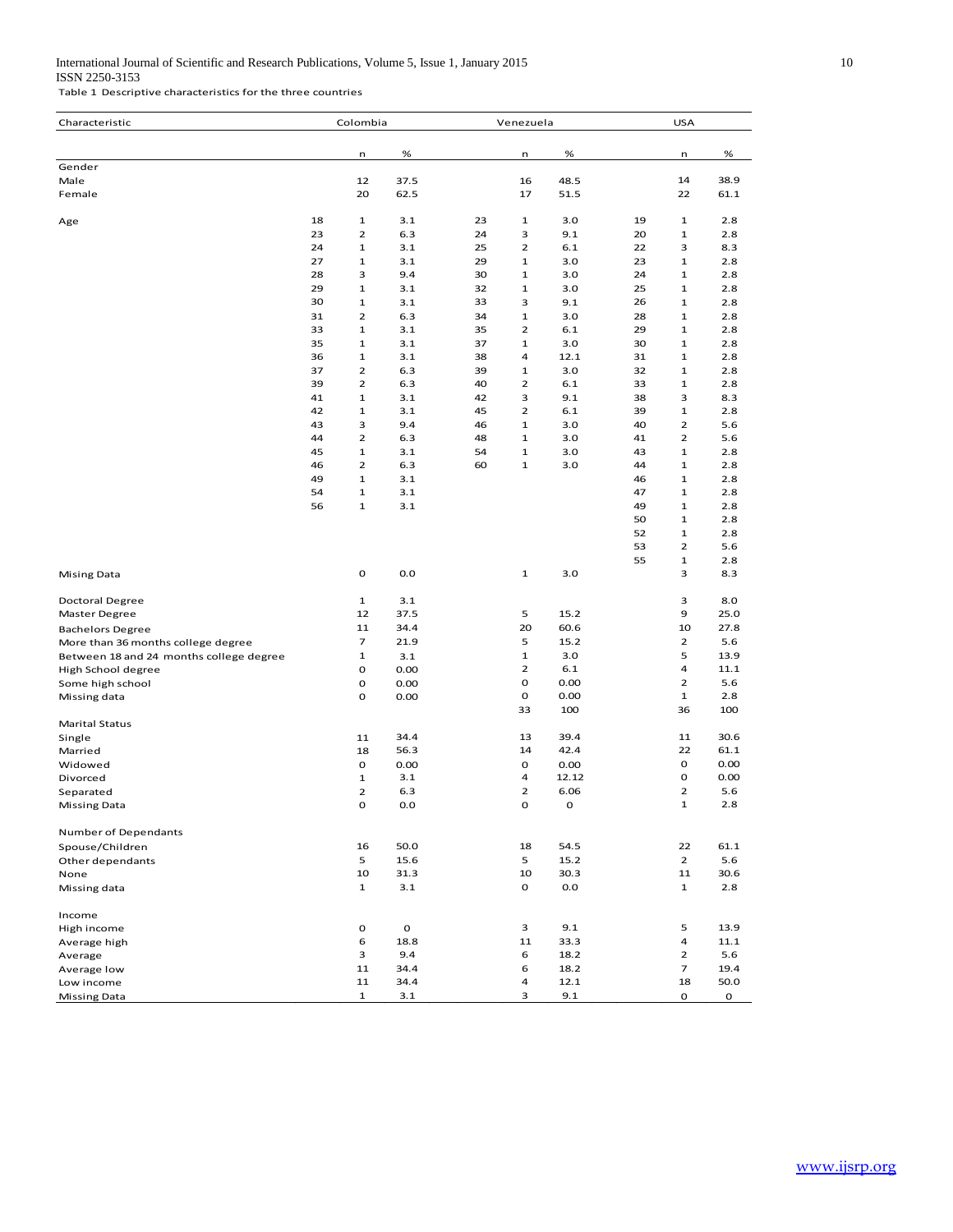### Table 2 Statistics for Countries

|                       |       | Colombia |        |                |       | Venezuela |      |                |       | <b>USA</b> |      |                |
|-----------------------|-------|----------|--------|----------------|-------|-----------|------|----------------|-------|------------|------|----------------|
| Characteristic        | Mean  | Median   | Mode   | Std. Deviation | Mean  | Median    | Mode | Std. Deviation | Mean  | median     | mode | Std. Deviation |
| Gender                |       |          | 2      | 0.492          |       |           |      | 0.508          |       | 2.00       |      | 0.494          |
| Age                   | 36.63 | 37       | 28     | 9.404          | 36.59 | 37.5      | 38   | 8.868          | 36.15 | 38.00      | 22   | 10.986         |
| Level of Education    |       | 3        | n<br>∠ | 0.920          |       | 3.0       | 3.0  | 0.97           |       | 3.00       | 3    | 1.738          |
| <b>Marital Status</b> |       | 2        | n<br>∠ | 1.027          |       |           |      | 1.21           |       | 2.00       |      | 0.9120         |
| Number of Dependants  |       |          |        | 0.910          |       |           |      | 0.90           |       | 1.00       |      | 0.932          |
| Income                |       | 3        | n      | 1.118          |       |           | 4    | 1.24           |       | 1.50       |      | 1.508          |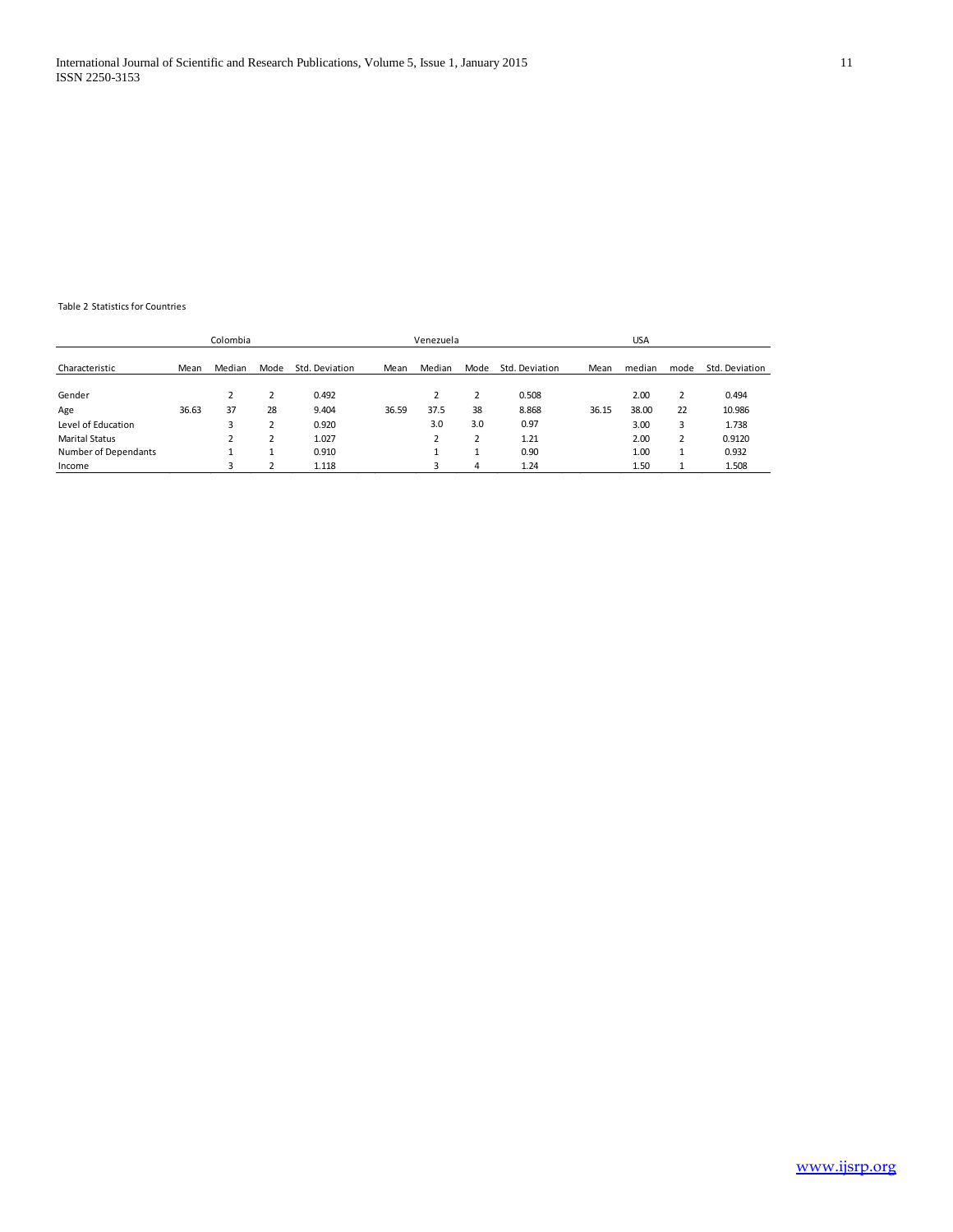# Table 3 Job Attributes for Colombia

# Colombia

| Job Attribute                          | Verv      | Important | <b>Neutral</b> | Not       | Not Imp. | <b>Missing</b> |
|----------------------------------------|-----------|-----------|----------------|-----------|----------|----------------|
|                                        | Important |           | Not Sure       | Important | at all   | data           |
| <b>Job Security</b>                    | 87.5%     | 12.5%     |                |           |          |                |
| <b>Good Working Conditions</b>         | 78.1%     | 18.8%     | 3.1%           |           |          |                |
| Potential for promotion                | 68.8%     | 15.6%     | 9.4%           |           | 3.1%     | 3.1%           |
| Training at Work                       | 53.1%     | 31.3%     | 12.5%          |           |          | 3.1%           |
| Work as a minimun of 40 hours per week | 21.9%     | 25.0%     | 40.6%          | 3.1%      | 6.3%     | 3.1%           |
| <b>Medical Benefits</b>                | 81.3%     | 12.5%     | 6.3%           |           |          |                |
| Paid Maternity leave                   | 68.8%     | 15.6%     | 12.5%          | 3.1%      |          |                |
| <b>Retirement Services</b>             | 71.9%     | 9.4%      | 9.4%           | 6.3%      |          | 3.1%           |
| End of the year bonuses                | 71.9%     | 15.6%     | 9.4%           | 3.1%      |          |                |

Percentages obtained for a sample of  $N = 32$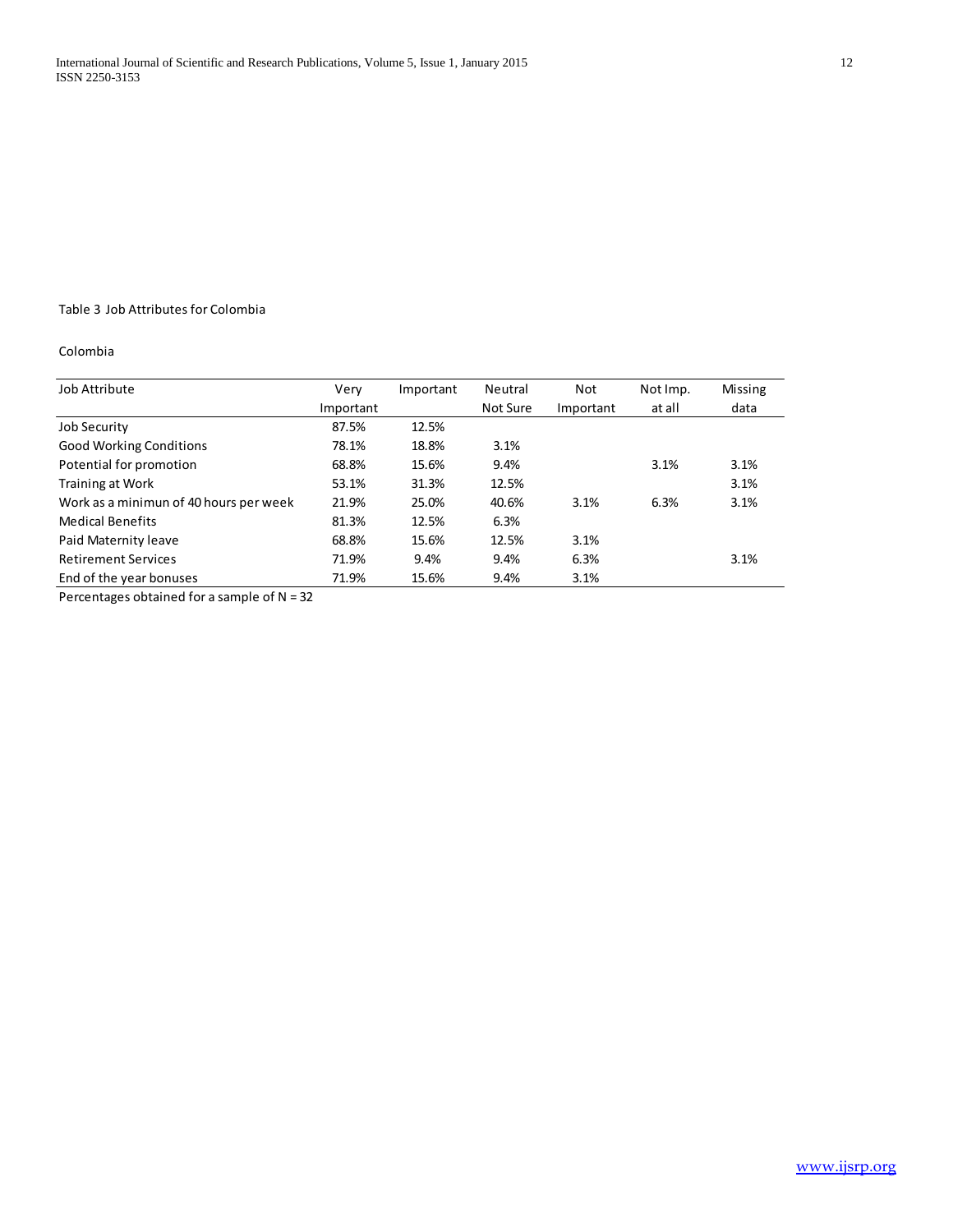# Table 4 Job Attributes for Venezuela

### Venezuela

| <b>Job Attributes</b>                  | Very      | Important | Neutral  | Not       | Not Imp. | <b>Missing</b> |
|----------------------------------------|-----------|-----------|----------|-----------|----------|----------------|
|                                        | Important |           | Not Sure | Important | at all   | data           |
| <b>Job Security</b>                    | 87.9%     | 9.1%      | 3.0%     |           |          |                |
| <b>Good Working Conditions</b>         | 69.7%     | 24.2%     | 3.0%     | 3.0%      |          |                |
| Potential for promotion                | 72.7%     | 21.2%     | 3.0%     | 3.0%      |          |                |
| Training at Work                       | 75.8%     | 18.2%     | 3.0%     | 3.0%      |          |                |
| Work as a minimun of 40 hours per week | 39.4%     | 36.4%     | 3.0%     | 6.1%      |          | 15.2%          |
| <b>Medical Benefits</b>                | 87.9%     | 12.1%     |          |           |          |                |
| Paid Maternity leave                   | 60.6%     | 9.1%      | 15.2%    | 12.1%     | 3.00%    |                |
| <b>Retirement Services</b>             | 75.8%     | 24.20%    |          |           |          |                |
| End of the year bonuses                | 75.8%     | 18.20%    | 3.0%     |           |          | 3.0%           |

Percentages obtained for a sample of N = 33